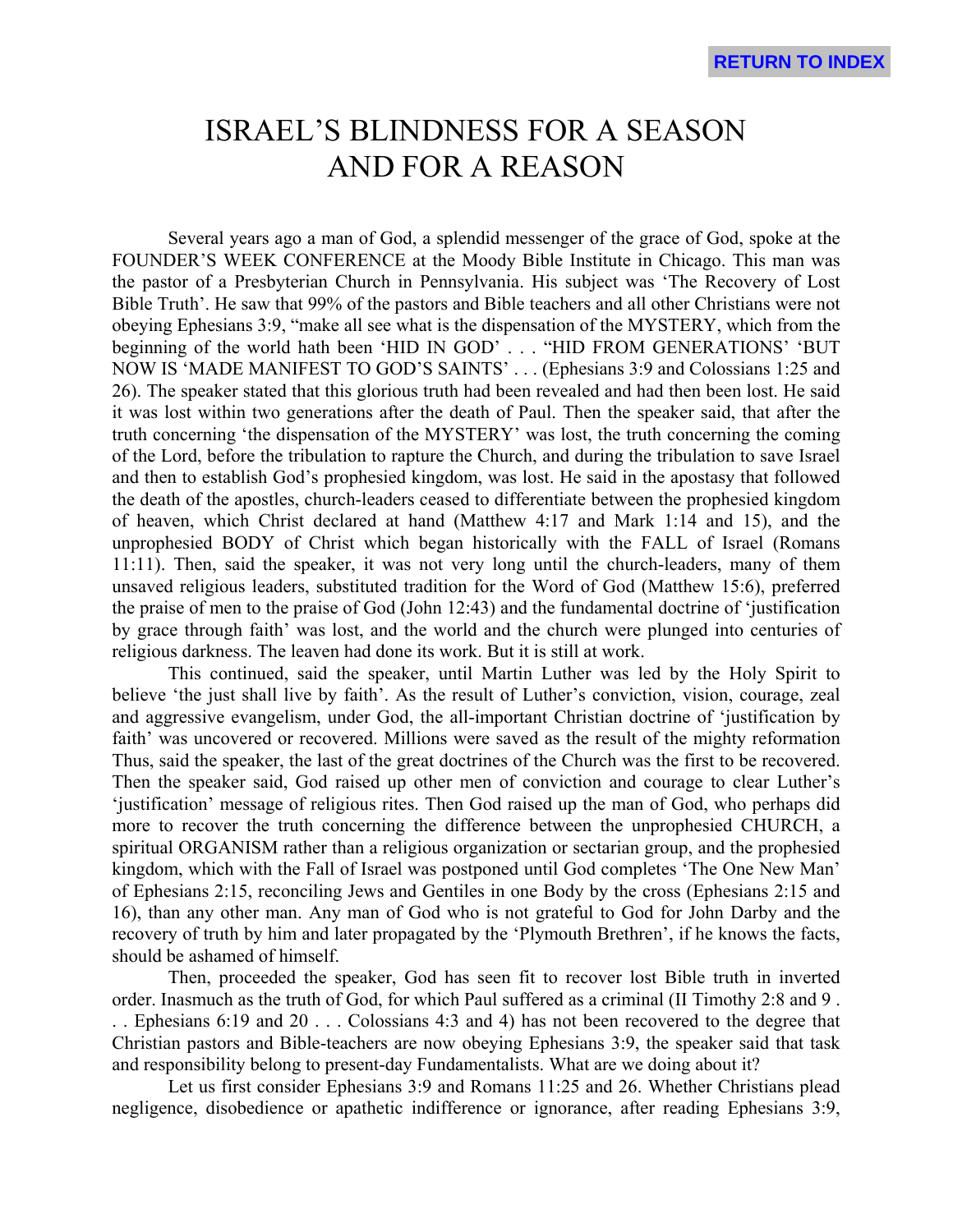they know that it is their duty and blessed privilege to "make all Christians see what is the dispensation of the MYSTERY, which from the beginning of the world was 'HID IN GOD' . . . 'HID FROM AGES AND FROM GENERATIONS' . . . 'now made manifest to God's saints'." (Colossians 1:24 to 26). Whatever the MYSTERY of Ephesians and Colossians is, it is the duty of every Christian to make it known to others.

Inasmuch as no Christian, who does not know the MYSTERY of Romans 11:25, has ever seen, or will ever see, what is the dispensation of the MYSTERY of Ephesians and Colossians, it behooves every Christian to pray for the Spirit of wisdom and revelation and have the eyes of his understanding enlightened (Ephesians 1:15 to 17), to first understand the meaning of Romans 11:25 and then to continue praying to be enlightened as to how to obey Ephesians 3:9. No Christian leader will be a faithful steward of the MYSTERIES of God until he is taught by the Holy Spirit the dispensational crisis recorded in the eleventh chapter of Romans. This means to understand that God sent blindness upon Israel for a season, and for a reason.

Let us see how this truth is foreshadowed in Acts 13:5 to 15. In these verses we read of a Jew, with an excellent name, but with a heart filled with guile. His name was 'BAR-JESUS', meaning 'The Child of Jehovah-Saviour'. What a wonderful name! What a significant name! Comparing Acts 13:5 to 13 with some chapters concerning Israel in the Book of Isaiah, from chapters 41 to 47, we will learn that Israel was indeed, 'BAR-JESUS', 'The Child of Jehovah-Saviour'. When we read the fearful denunciation of Christ upon Israel in Matthew 23:13 to 33 and compare His pronouncement upon Israel with the pronouncement upon Israel, recorded in I Thessalonians 2:14 to 16, we shall certainly know that 'ISRAEL', meaning 'a prince with God' (Genesis 32:28), was filled with guile. Christ told them that the devil was their father, although then claimed God. (John 8:41 to 44). Paul called 'BAR-JESUS', 'the child of the devil'. (Acts 13:10). Then note the verse which follows: "And now, behold, the hand of the Lord is upon thee, and thou shalt be blind not seeing the sun for a season (kairos)." Then note what a Gentile did, when he saw what was done (the blindness of the ISRAELITE), believed, being astonished at the doctrine of the Lord. As we read two or three verses in the eleventh chapter of Romans, let us see why all Gentiles should be astonished at the doctrine of the Lord and believe and be saved.

A blind man cannot see. He must be led by another hand. (Acts 13:11). God sent blindness upon ISRAEL. (Romans 11:8 to 10). ISRAEL stumbled and had a great FALL. (Romans 11:11). ISRAEL was diminished and was cast away. (Romans 11:12 and 15). Now read Romans 11:25 and know that God would not have Christians "ignorant of 'THIS MYSTERY', lest ye should be wise in your own conceits, that blindness in part is happened to Israel, until the fulness of the Gentiles be come in." Then what? After Israel's blindness for a season and for a reason, ISRAEL will be saved, for another reason. (Romans 11:26 to 29). The gifts and calling of God are without repentance.

God sent blindness upon Israel for a reason and for a season. We might ask the difference between the cause of Israel's blindness and the Divine reason or purpose for their blindness.

In Romans 11:21 we read that God spared not the natural branches (Israel). They were cut off because of unbelief. (Romans 11:20 and 21). Because of Israel's unbelief, God offered special mercy to the Gentiles. (Romans 11:30). Concerning Israel's blindness, "God hath given them the spirit of slumber, eyes that they should not see . . . Let their eyes be darkened, that they may not see, and bow down their back alway." (Romans 11:8 to 10). Then follows what might be considered the most important dispensational verse of Scripture in the Bible, truth that marked a great turning-point in God's dealings with Israel on the one hand and with the other nations on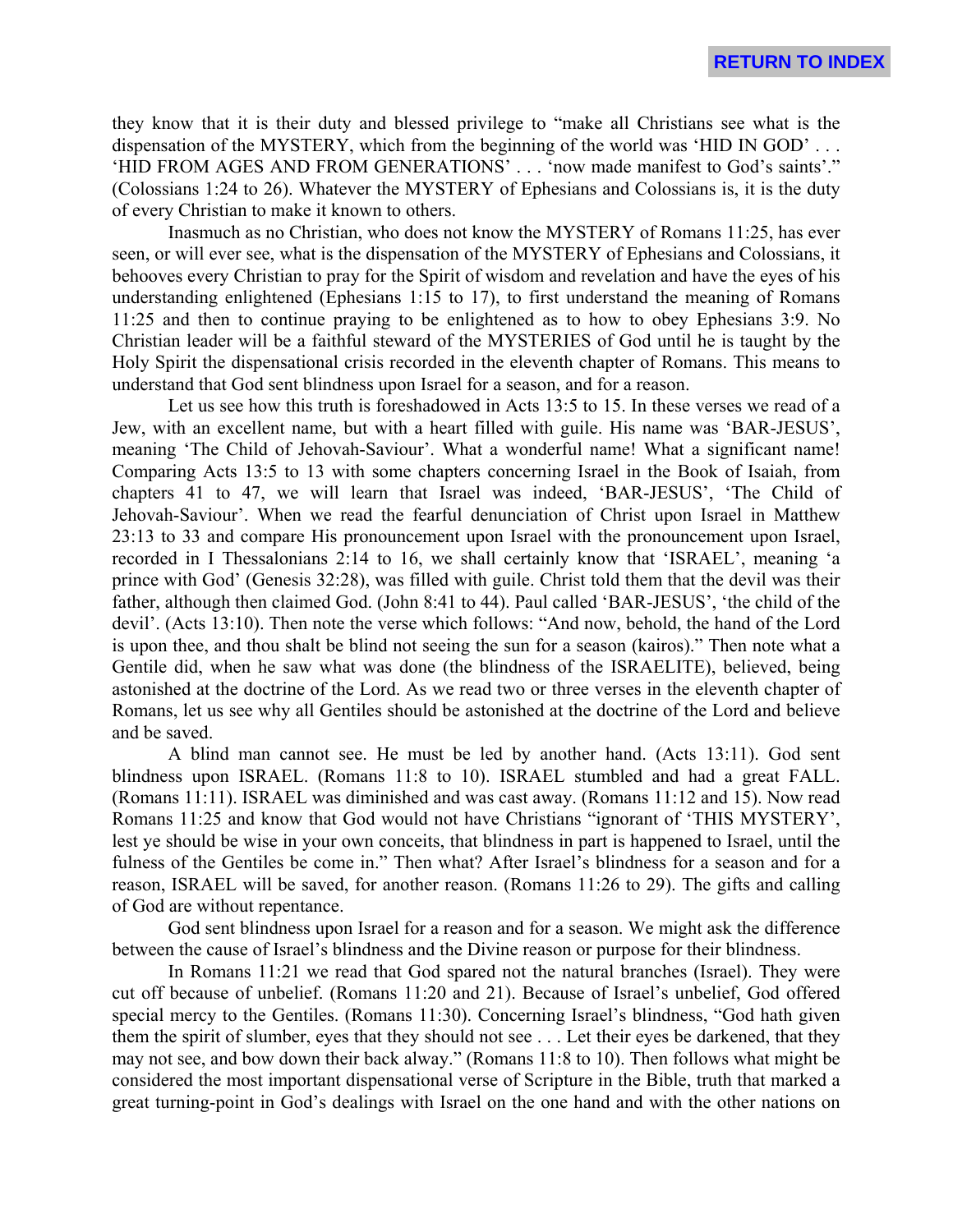the other hand: "Have they (Israel) stumbled that they should FALL? God forbid; but rather through their FALL salvation is come unto the Gentiles." (Romans 11:11). Then verse 12 states that because Israel was diminished and was caused to FALL, God extended to the Gentiles the opportunity to become RICH. Then Romans 11:15 states that the casting-away of Israel sent 'RECONCILIATION' to Gentiles.

In II Corinthians 8:9, I John 2:2, Romans 5:9 to 11 and Colossians 1:20 and 21, we learn that believing Gentiles are RICH, because the RICH CHRIST became poor; that they have obtained Divine MERCY because of Christ's death on the cross; that they have been 'RECONCILED' because Christ made peace by His shed blood on the cross. Open your Bible and read these seven verses with seven verses in the eleventh chapter of Romans and learn that believing Gentiles are RICH, RECONCILED and enjoy God's GRACE SALVATION AND MERCY, because God SPARED NOT His own Son and because God SPARED NOT His own nation. With these fourteen verses read several other verses in which is found the word 'NOW', indicating a radical change in God's dealings with the Gentiles. These verses are Romans 3:21, Romans 8:1, II Corinthians 5:16, Ephesians 2:13 and 2:19, Romans 11:30, Colossians 1:21 and Colossians 1:26. Surely these 'dispensational' NOWS' should convince any intelligent, spiritual student of the Scriptures that God offered a new deal to the human race when and because of the FALL of Israel. Therefore, it behooves every member of the Body of Christ to search the Scriptures diligently to learn when that FALL took place.

In the light of the Scriptures we have just mentioned, every Christian should know that Israel's blindness was for a reason. When we say 'reason', perhaps we should think of 'cause' and 'purpose'. When we read I Thessalonians 2:14 to 16, Romans 9:27 to 33, Acts 7:51 to 60 and Acts 13:45, we should know the 'cause' for Israel's stumbling and FALL. When we read Romans 11:25 to 33, we should learn God's 'purpose' in Israel's FALL. Why did God say in Romans 11:25, "I would not have Christians ignorant of 'THIS MYSTERY?" Perhaps He knew that more than ninety percent of Christians in every generation would be ignorant. This ignorance is often due to the strong prejudice of some Christians, or to preconceived opinions based upon tradition substituted for the Word of God, rightly divided, and very largely to the apathetic indifference of the great multitude of church members who seem perfectly content to continue as 'INFANTS' on a milk diet. (Hebrews 5:11 to 6:1 . . . I Corinthians 3:1 to 3 . . . Ephesians 4:14 . . . I Corinthians 13:11). Then of course the god of this age, transformed into an angel of light, as head of spiritual wickedness in the heavenlies (Ephesians 6:11 and 12 . . . II Corinthians 11:13 to 15 and II Corinthians 11:1 to 3 and II Corinthians 4:3 and 4), will always do his utmost to keep religious sinners and saved religious people from knowing the glorious Divine Truth, 'GOD'S ETERNAL PURPOSE' in the dispensation and age of grace. Satan's principalities and powers are involved. (Ephesians 3:9 and 10). No Christian ignorant of 'THIS MYSTERY' in Romans 11:25 will, or can, make other Christians "see what is the dispensation of the MYSTERY, which from the beginning of the world hath been 'HID IN GOD'," "HID from ages and generations" . . . But NOW is made manifest to His saints." (Ephesians 3:9 . . . Colossians 1:24 to 26).

The blindness for a season and for a reason is explained in Romans 11:25: "For I would not, brethren, that ye should be ignorant of 'THIS MYSTERY', lest ye should be wise in your own conceits, that blindness in part is happened to Israel, until the fulness of the Gentiles be come in." . . . Then what? "And so all Israel shall be saved. . . 'AS IT IS WRITTEN' . . . " What is written? It is written in many of the Books from Genesis to Malachi, that God's 'kingdom' nation, Israel, will be established in a kingdom of righteousness and peace and prosperity on this